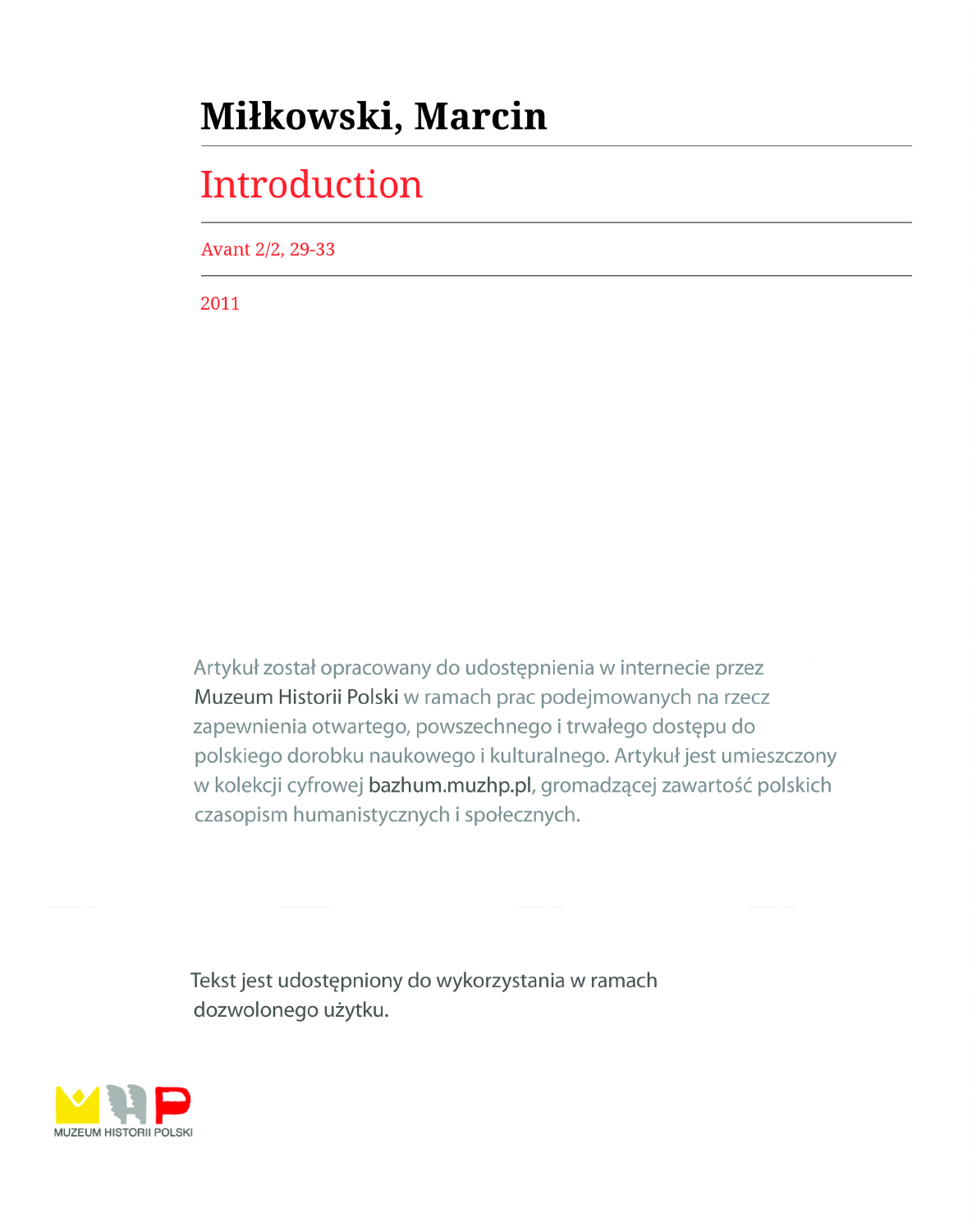*Avant. The Journal of the Philosophical-Interdisciplinary Vanguard* Volume II, Number 2/2011 www.avant.edu.pl ISSN: 2082-6710



## Introduction

### **Marcin Miłkowski**

It would be indeed hard to find a more fervent advocate of the position that computers are of profound significance to philosophy than Aaron Sloman. His 1978 book bore the title *Computer Revolution in Philosophy* (Sloman 1978). He stressed the meaning of computing for understanding cognition:

*it can change our thinking about ourselves: giving us new models, metaphors, and other thinking tools to aid our efforts to fathom the mysteries of the human mind and heart. The new discipline of Artificial Intelligence is the branch of computing most directly concerned with this revolution. By giving us new, deeper, insights into some of our inner processes, it changes our thinking about ourselves. It therefore changes some of our inner processes, and so changes what we are, like all social, technological and intellectual revolutions.*

(Sloman 1978)

Yet, Sloman is not a stereotypical proponent of AI. Far from it; in his writings, he undermines several popular convictions of functionalists. He stresses that the Universal Turing Machine (UTM) is not really significant for modeling cognition. Real machines are different from abstract ones, and causal complexity of real computers is not reflected in purely abstract structures. A model of cognition based on the UTM is confined to standard digital computations – while physically, if there are random processes intervening, even two asynchronous TMs can compute Turing-uncomputable functions. Moreover, he is not using standard functionalist arguments, like arguments from multiple realizability.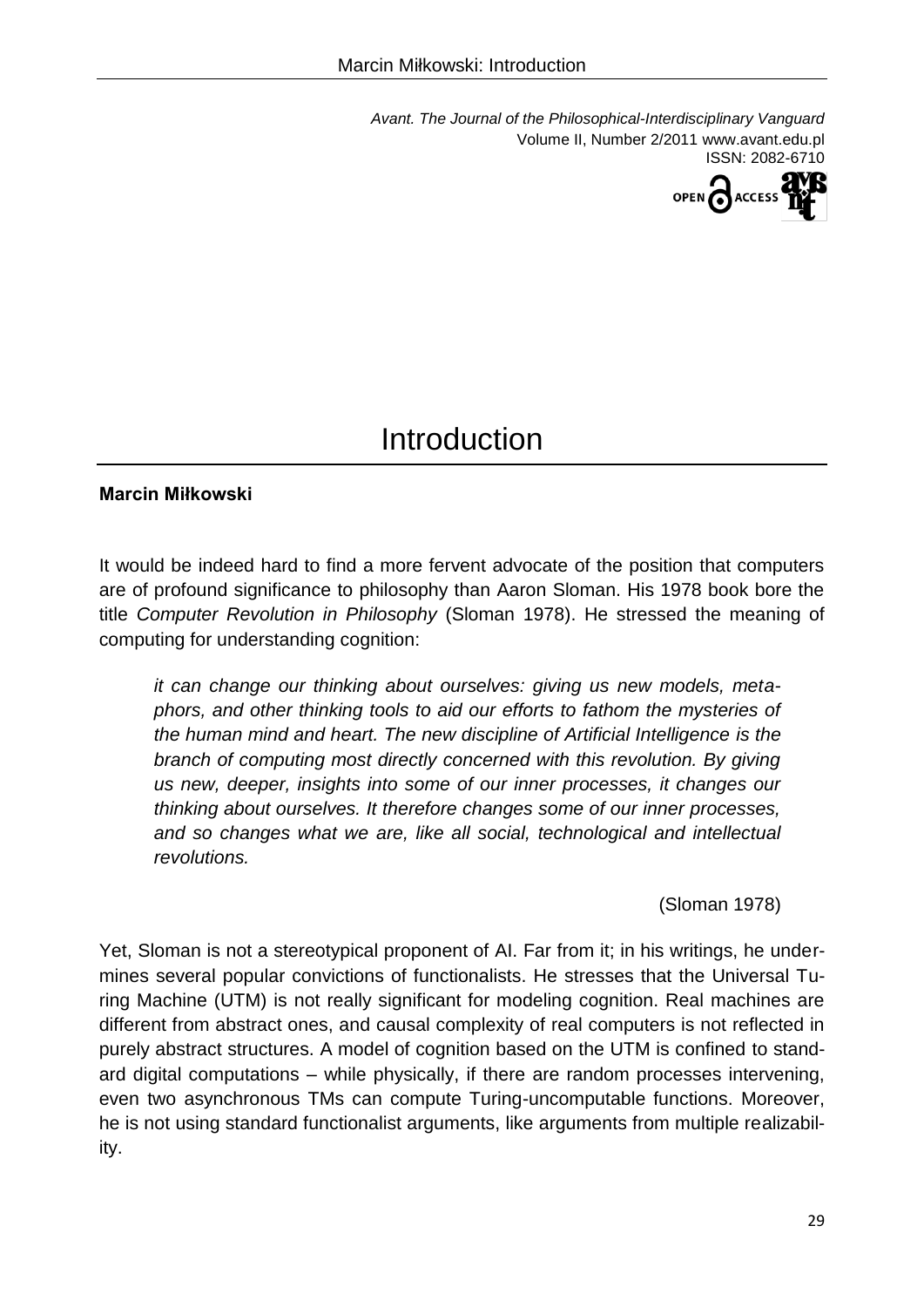Nonetheless, Sloman's work is far from the standard AI critics: he does not follow Searle in his insistence that computers cannot have real intentionality, and even goes as far as to say that the whole project of solving the symbol grounding problem is illconceived. He is not also very impressed, to put it mildly, with theories that deny the role of representation in cognitive systems, and criticizes the radical version of enactivism that turns cognizers into nothing more than complex insects.

Most (if not all) of Sloman's work is available on his website, with numerous presentations, tutorials, papers, and the 1978 book. As can easily be seen, he is more engaged in discussions than in preparing book-length manuscripts; and that makes a slight problem for people that want to cite something else than a draft on a website. Anyway, through his drafts and sometimes very lively polemics, Sloman definitely exerts quite substantial influence on the philosophy of AI.

During the CLMPS 2011 in Nancy, I had an occasion to hear the talk *Evolution of mind as a feat of computer systems engineering...* on which Sloman's paper is based. At first, it seemed very much right, but I could not really agree with some points, as my own conception of implementation of computation makes different assumptions about causality and uses causality as the basis for computational explanations (see Miłkowski forthcoming). Sloman's paper presents a bold hypothesis that the evolution of the human mind actually involved the development of a several dozen of virtual machines that support various forms of self-monitoring. This, in turn, helps explain different features of our cognitive functioning. In passing, he makes multiple points that show that current analytical philosophy does not recognize the complexity of information-processing systems. For example, the standard notion of supervenience seems to be based on heavily simplified cases, as well as naïve notions of causality. I could not agree more. In what follows, I will only focus on what I find problematic, as the paper speaks for itself, and is too rich to comment on in detail. These are quite technical points but I think they were not discussed sufficiently.

I agree that running virtual machines add a really important level of complexity to computers, though I am not so sure as Sloman is that virtual machines are really what is involved in self-monitoring activities. Clearly, the notion of the virtual machine has been seen as important for cognitive science for some time, and Dan Dennett stressed that the stream consciousness might be something like a process on a virtual machine. There are, however, important objections to such an idea:

*there is nothing specific about VM for the purpose of this analogy [between VM and consciousness – MM], nor anything that makes it more appealing than any other form of software execution as a mental model. It is not plausible to imagine that a machine can be 'thinking within its own VM' any more than with any other software execution, since a VM is no less grounded in machine states than any other process when it is actually implemented …*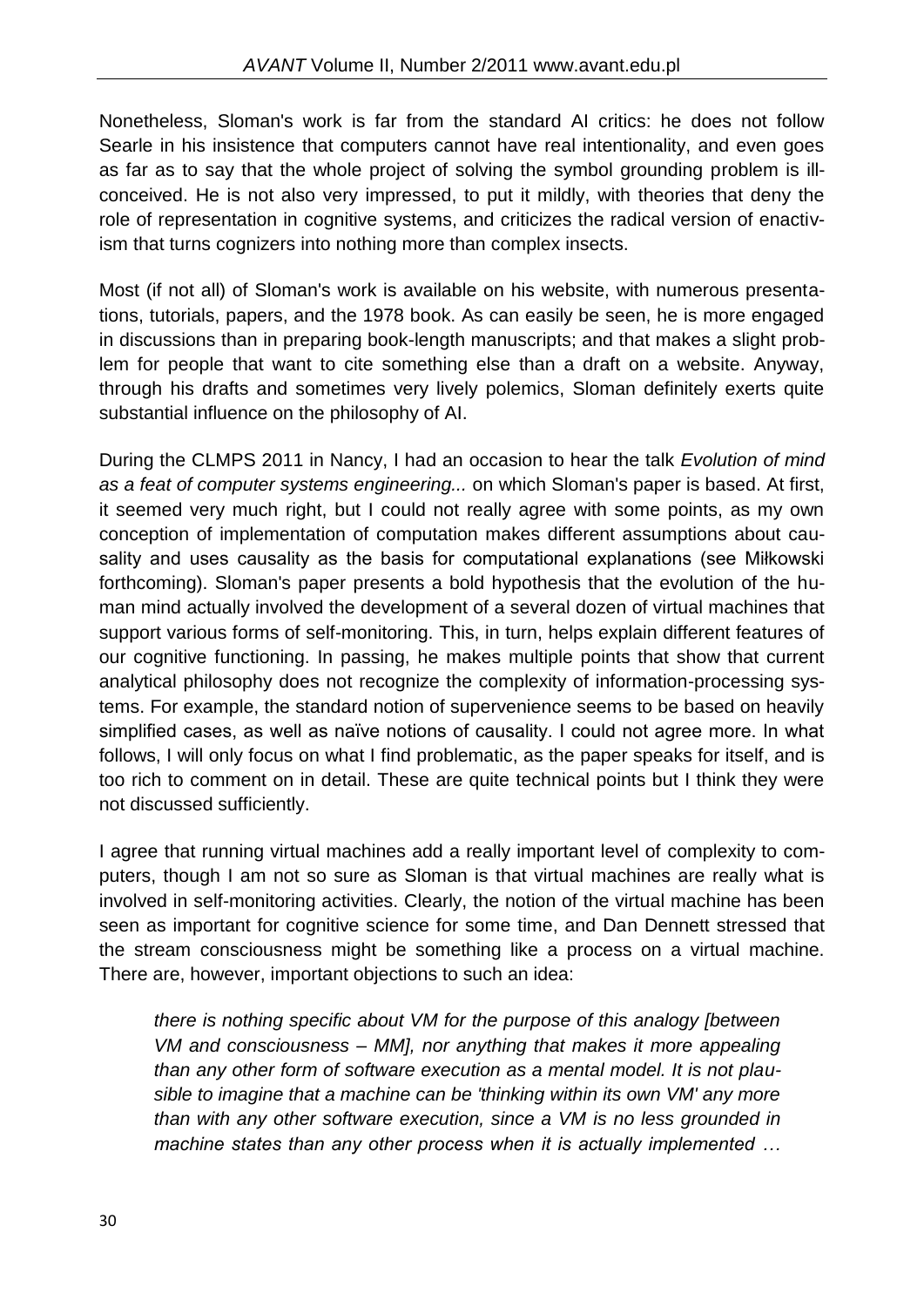*Whatever metaphorical benefit a VM conveys comes from discussion of software independent of its hardware.*

(Wilks 1992: 263)

It is far from clear for me if this can be easily answered: the notion of the VM in Sloman's use is also a layer of software execution.

Though he stresses the causal complexity due to multiple layers of VMs, which is obviously right, there are several problems with some claims about it. The first problem is that Sloman claims that running VMs exert a non-physical causal influence, which might seem a very radical point. Yet, on closer reading, "non-physical" is just "non definable in physical terms", and the inability of defining the terms in which VM is naturally described is of the same kind that has been traditionally associated with multiple realizability claims. In other words, with VM, Sloman tries to buy theoretical autonomy of cognitive science from lower, physical levels of causality. This might sound nice to nonreductionist ears but is much harder to defend today than in the days of classical functionalism. First, the classical view on reduction as based on logical derivation of theories is based on a proposition-like view on theories, which is no longer treated as sacrosanct in philosophy of science. Second, another way of looking at reduction, namely via mechanisms, seems to be much more prevalent in real science (see Bechtel & Richardson 1993).

Mechanistic explanation, or explanation of the functioning of the whole systems with the causal organization of their parts, relies on causal connections of the same kind, and has no use for definability of terms in the language of physics. Importantly, what it yields are reductionist explanations. So the whole project of defending the autonomy with nonreducibility in the traditional, Nagel-like sense, might be misguided. Reduction by derivation is rare, and from the statistical point of view, it might as well be an outlier; whereas the mechanistic explanation is the everyday activity in neuroscience.

But it's possible that my interpretation makes the claim about non-physical causality too trivial. Another way to understand it is that there is a special kind of causality that relies on information. Sloman stresses that "changes in virtual machines occur they need not all be changes in measurable quantities", and adds: "that's because the processes can include things like construction, transmission, and analysis of complex structured entities". Apparently, "variations in running virtual machines are not all quantitative", and therefore "the causal relations cannot be expressed in algebraic formulae." As a consequence, he claims, such causal relationships are not measurable but only describable. Now, the problem is that sufficiently complex accounts of causality may easily deal with this and make causal claims testable via measurements (though, arguably, not reducible to measurements only). For example, the interventionist conception uses Bayes nets to model causal relationships (Pearl 2000; Spirtes, Glymour & Scheines 2001). Bayes nets can easily be used also to model virtual machines, if you only use sufficient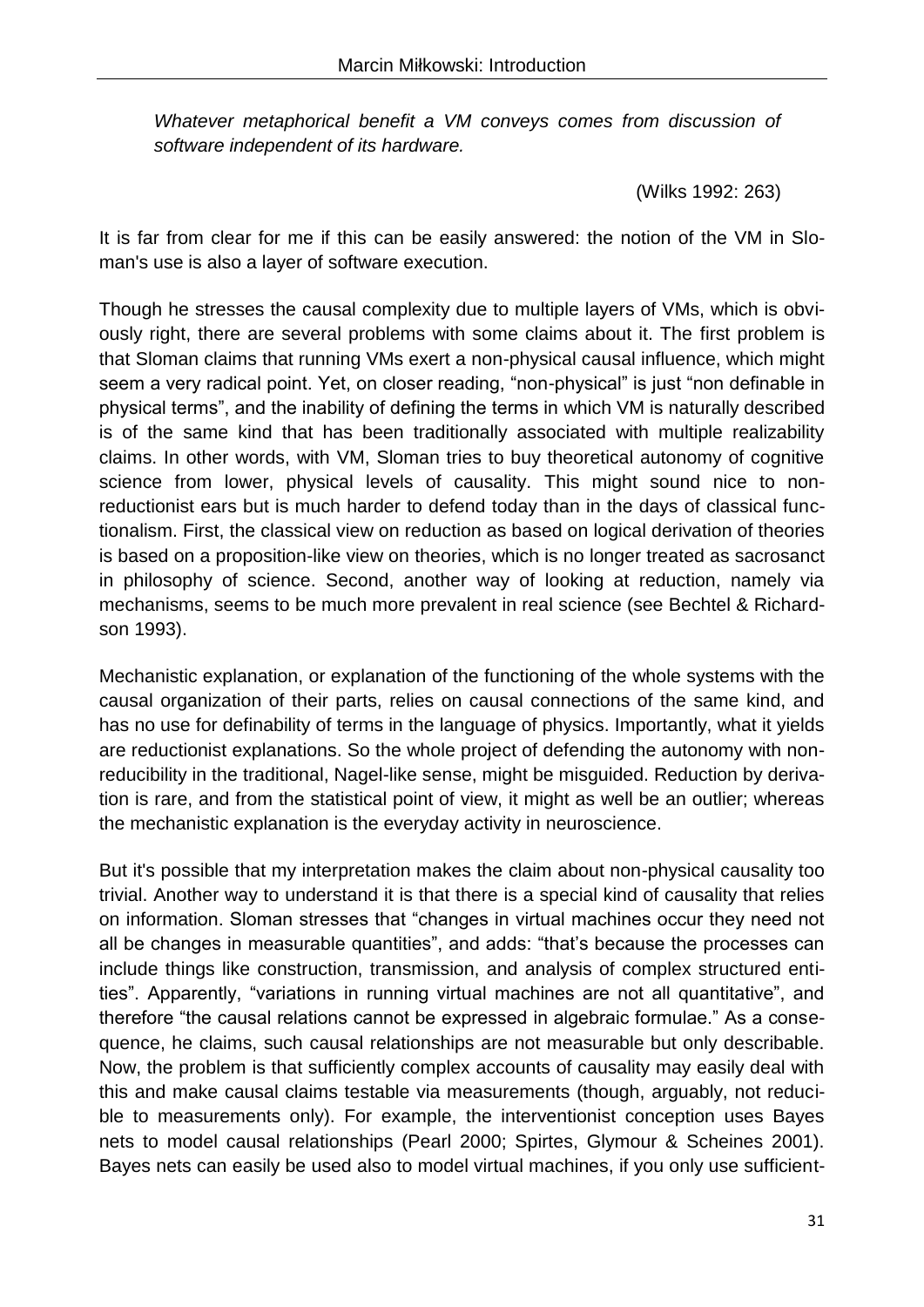ly expressive formalism, like Abstract State Machines (Gurevich 1995). If you don't like state-transition-based formalisms, you could go for abstract string-rewriting, but stringrewriting seems to be as easy modeled on graph-like structures as ASMs. So it is not clear to me if the point is to say that there is a new notion of causality or a complaint against a one-sided, simplified account of it.

Another point that Sloman makes in passing is that symbol grounding problem is overrated and that the real problem behind it had been actually solved by Carnap years ago. This is one of the favorite claims that he has been making for years, and nobody really replied to them. But Sloman's idea cannot work. Let me elaborate. The symbol grounding problem is how to make symbols in computer systems representational without recourse to any external observers. The "solutions" offered by most authors, as Sloman rightly observers, are simply versions of naïve concept empiricism. This will not work, as concept empiricism is implausible after Kant's critiques. This much is true. What Sloman offers, however, is not a big improvement on that. Instead of grounding, we only need "tethering", as he calls it. The symbols need only represent in virtue of structural resemblance, and even though multiple things can be said to resemble the same system of symbols in the same degree, only some of them are in standard models. These are the models that are "tethered" via "bridging principles" that do not fully determine the mapping between the system of symbols but only partly reduce the indeterminacy of the meaning of symbols. The problem is that Carnapian "meaning postulates" or "bridging principles" are not really a received solution to the problem of theory meaning in philosophy of science, contrary to what Sloman seems to suggest. Though they are a version of structuralism, which is still in fashion, they rely on the assumptions that cannot make tethering a viable candidate for a theory of representing. The problem is that the bridging principles are principles that relate theoretical terms to observational terms. Now, the observational terms are taken to be meaningful as such, and this is exactly the same assumption of concept empiricism that Sloman does not like. After all, you cannot have your Carnap cake without eating your logical empiricism.

Without observational terms that are taken to be representational by themselves, tethering will not work; but these terms are not tethered to anything by themselves. For the system that contains the symbols, the Carnapian observational terms would not be meaningful at all. They would be just another set of symbols. Unless these terms are meaningful *for* the system, they are just observer-relative, and the representing relationship relies on the knowledge of the observer, and not on the structure of the system that uses the symbols. In other words, how does the system know what the observational terms used in bridging principles *mean?*

What Sloman offers as a solution is therefore no solution at all. It is still another version of a mapping theory of representation: representation is just a matter of mapping. Most philosophical discussions indeed reduce representation to mappings, or encodings, which are derived from some covaration or resemblance relations. As plausible as this is for external representation, as a model for mental representation it cannot work. En